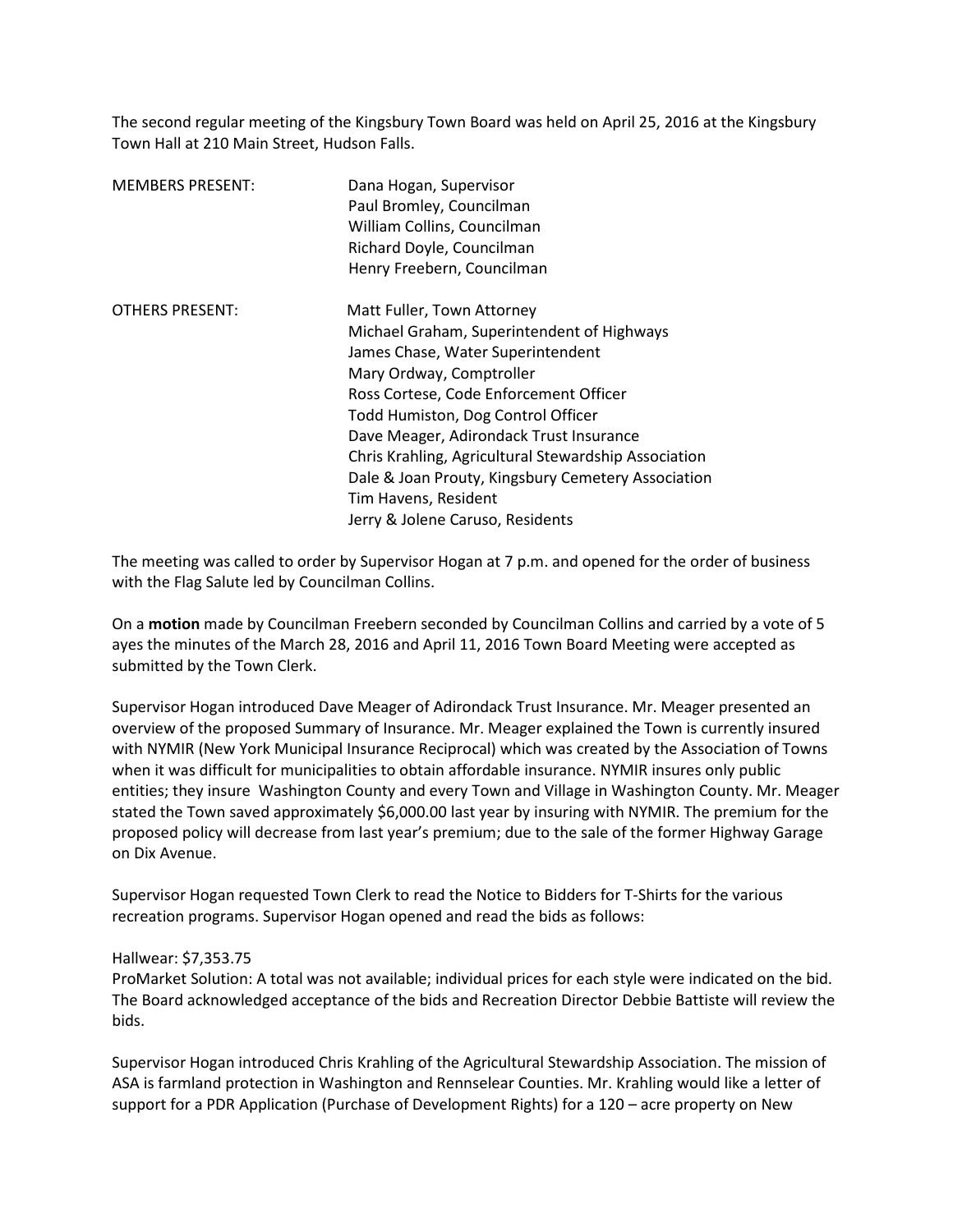Swamp Road. A **motion** by Councilman Freebern seconded by Councilman Collins and carried by a vote of 5 ayes for Supervisor Hogan to sign the following letter of support:

David Behm Division of Land and Water Resources NYS Department of Agriculture & Markets 10B Airline Drive Albany, NY 12235

## Re: Endorsement letter for Four Winds Farm

Dear Mr. Behm:

The Town of Kingsbury fully endorses the Agricultural Stewardship Association's (ASA) Farmland Protection Implementation Grant proposal to the NYS Department of Agriculture and Markets for a perpetual conservation easement on Four Winds Farm. The 120-acre property is located on New Swamp Road, just off State Route 196, and is owned by the Nims family. The property is leased to Jimmy Crowley for critical support hay land for his dairy operation.

The Property is located within the Town of Kingsbury, which has adopted a Right to Farm Life Law in 1992 and a zoning ordinance in 1985 (last revised 2005). As evidenced by these ordinances, the Town is very supportive of working farms and their importance to the economy both locally and county-wide.

We are delighted to partner with ASA and show our support for the protection of Four Winds Farm. If the project is awarded state funding, we understand that ASA, as the grant applicant, will be responsible for administering the grant, and holding and enforcing the conservation easement.

We urge the Department to give favorable consideration for this application.

Sincerely,

Dana Hogan Town Supervisor

Joan Prouty, of the Kingsbury Cemetery Association was present at the meeting to discuss the renewal of the Cemetery Maintenance Agreement. A discussion followed, after which a **motion** by Councilman Freebern seconded by Councilman Doyle and carried by 5 ayes to approve a Cemetery Maintenance Agreement with the Kingsbury Cemetery Association; with the option of having a 3-year term subject to the Town Board's appropriation in the budget process.

Water Superintendent James Chase reported the in the past year the water in the Industrial Park has shown low chlorine levels. The water is not unsafe, but does not meet NYS standards and must be chlorinated. Mr. Chase reported it will cost the Town approximately \$15,000.00 to \$ 20, 000.00 for a chlorination station. Next week Mr. Chase would like Supervisor Hogan, Highway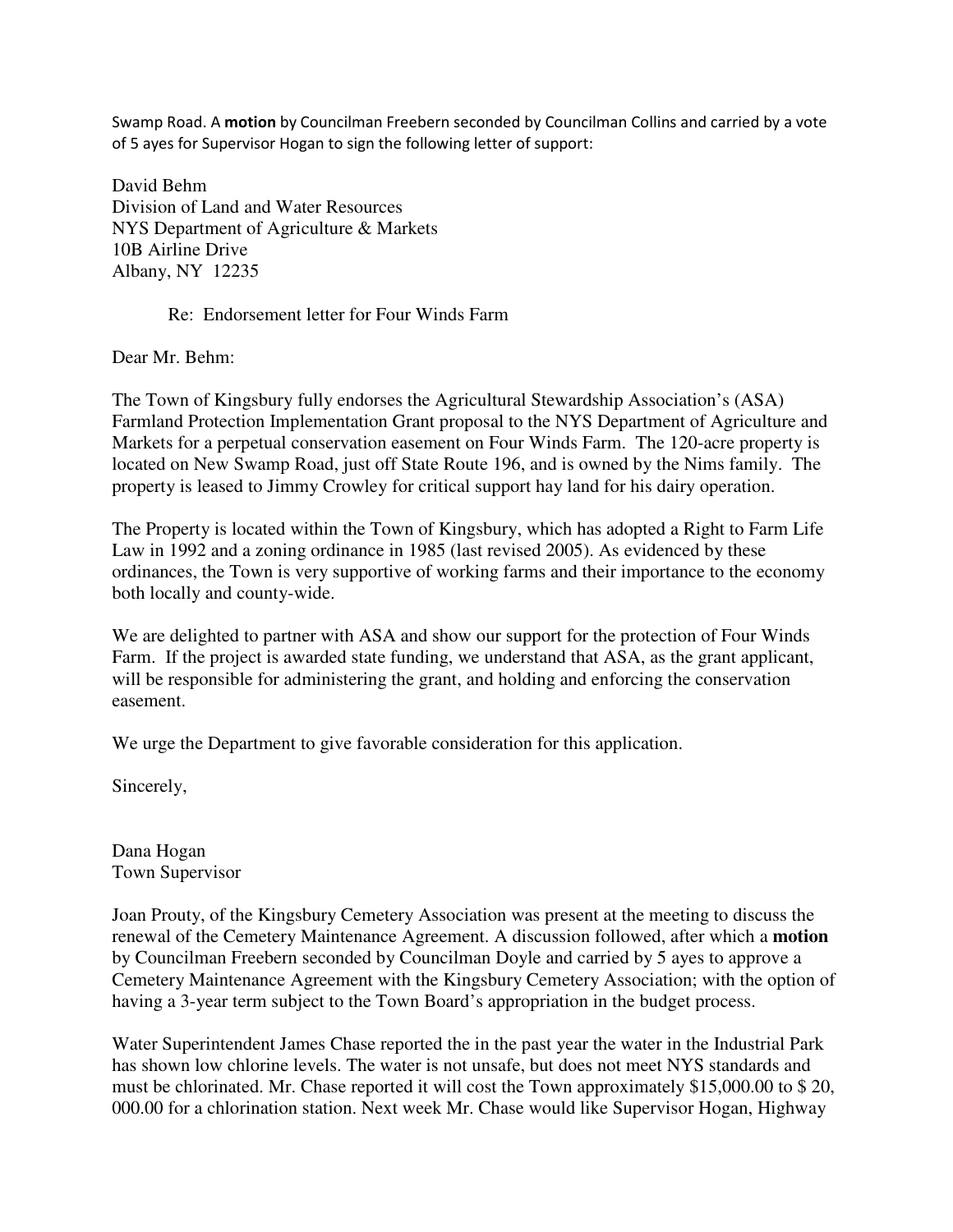Superintendent Michael Graham to join him in a meeting with the Health Department to discuss this problem. He would also like to hold a water committee meeting on Monday May 2, 2016 with Councilman Freebern and Councilman Doyle to discuss his plans for the chlorination station.

Superintendent of Highways, Michael Graham reported the CHIPS money remained the same; but the NY Pave increased from \$14,000.00 last year to \$24,000.00 for the current year.

A **motion** by Councilman Freebern seconded by Councilman Doyle and carried by a vote of 5 ayes for the Supervisor, Councilman and Highway Superintendent to sign an agreement to spend Town Highway Funds as follows:

## AGREEMENT TO SPEND TOWN HIGHWAY FUNDS TOWN OF KINGSBURY YEAR 2016

 Pursuant to the provisions of Section 284 of the Highway Law, we agree that monies levied and collected for the repair and improvement of highways, and received from the State for the repair and improvement of highways, shall be expended as follows:

 1 **GENERAL REPAIR** The sum of \$114.519.00 may be expended for general repairs upon 53.06 miles of town highways, including sluices, culverts and bridges having a span of less than five feet and boardwalks of the renewals thereof.

 2. **CAPITAL IMPROVEMENTS.** The following sums shall be set aside to be expended for the improvement of town highways; P.S. Capital \$249,200.00 Total \$295,348.00

| On the road commencing at |                          |                           | <b>SANFORD RIDGE ROAD</b>                       |  |
|---------------------------|--------------------------|---------------------------|-------------------------------------------------|--|
| And leading to            | <b>QUEENSBURY AVENUE</b> |                           |                                                 |  |
| A distance of             |                          |                           | 1.1 miles, there shall be expended not over the |  |
| Sum of                    | \$67,627.00              |                           |                                                 |  |
| Type 6                    |                          | Width of traveled surface | $20^{\circ}$                                    |  |
| Thickness $1\frac{1}{2}$  |                          | Subbase PAVEMENT          |                                                 |  |
|                           |                          |                           |                                                 |  |

On the road commencing at NORTH STREET And leading to FEEDER STREET A distance of .20 miles, there shall be expended not over the Sum of \$17,542.00 Type 6 Width of traveled surface 20'<br>Thickness 1 <sup>1</sup>/<sub>2</sub>" Subbase PAVEMENT Subbase PAVEMENT

On the road commencing at DIX AVENUE And leading to WEST STREET A distance of .25 miles, there shall be expended not over the Sum of  $$34,004,00$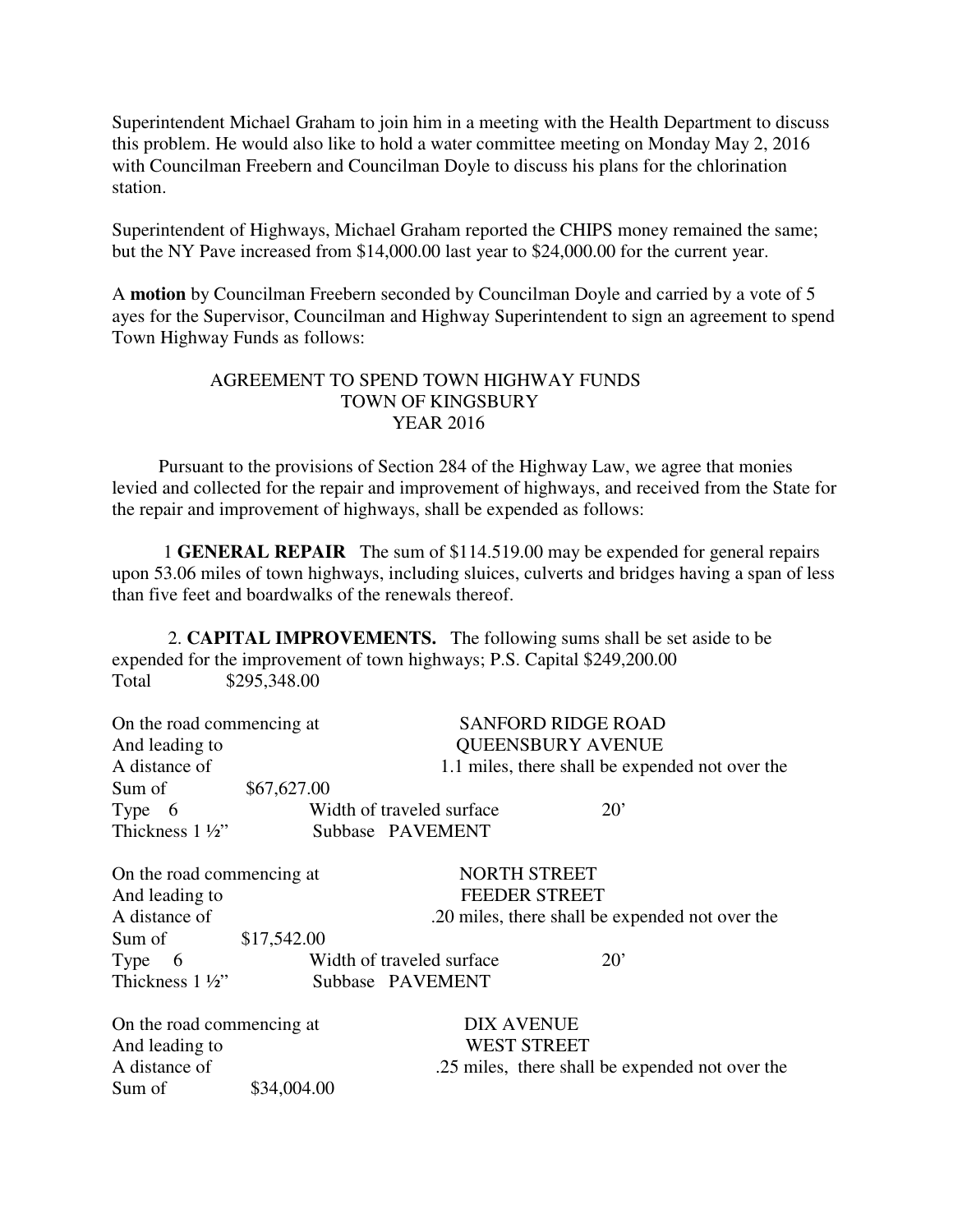| Type 6                                               |             | Width of traveled surface                       | 20'                                             |  |
|------------------------------------------------------|-------------|-------------------------------------------------|-------------------------------------------------|--|
| Thickness 2 1/2"                                     |             | Subbase PAVEMENT                                |                                                 |  |
| On the road commencing at                            |             | <b>STATE ROUTE 4</b>                            |                                                 |  |
| And leading to                                       |             |                                                 | <b>GREEN BARN ROAD</b>                          |  |
| A distance of                                        |             |                                                 | .38 miles, there shall be expended not over the |  |
| Sum of                                               | \$61,219.00 |                                                 |                                                 |  |
| Type $3 & 6$                                         |             | Width of traveled surface                       | $20^{\circ}$                                    |  |
| Thickness $3\frac{1}{2}$                             |             | Subbase PAVEMENT                                |                                                 |  |
| On the road commencing at                            |             | <b>NEW SWAMP ROAD</b>                           |                                                 |  |
| And leading to                                       |             | <b>NEW SWAMP ROAD</b>                           |                                                 |  |
| A distance of                                        |             |                                                 | .47 miles, there shall be expended not over the |  |
| Sum of                                               | \$32,631.00 |                                                 |                                                 |  |
| Type 3                                               |             | Width of traveled surface                       | $20^{\circ}$                                    |  |
| Thickness 2"                                         | Subbase     | <b>GRAVEL</b>                                   |                                                 |  |
| On the road commencing at                            |             |                                                 | <b>TRIPOLI ROAD</b>                             |  |
| And leading to                                       |             | <b>CRAWFORD LANE</b>                            |                                                 |  |
| A DISTANCE OF                                        |             | .60 miles, there shall be expended not over the |                                                 |  |
| Sum of                                               | \$11,039.00 |                                                 |                                                 |  |
| Type CHIP SEAL Width of traveled surface             |             |                                                 | $20^{\circ}$                                    |  |
| Thickness 1/4"                                       |             | Subbase PAVEMENT                                |                                                 |  |
| Executed in duplicate this $25th$ DAY OF APRIL, 2016 |             |                                                 |                                                 |  |

Supervisor Councilman

\_\_\_\_\_\_\_\_\_\_\_\_\_\_\_\_\_\_\_\_\_\_\_\_\_\_\_ \_\_\_\_\_\_\_\_\_\_\_\_\_\_\_\_\_\_\_\_\_\_\_\_\_\_\_\_\_\_ Councilman Councilman

\_\_\_\_\_\_\_\_\_\_\_\_\_\_\_\_\_\_\_\_\_\_\_\_\_\_\_ \_\_\_\_\_\_\_\_\_\_\_\_\_\_\_\_\_\_\_\_\_\_\_\_\_\_\_\_\_\_ Councilman Highway Supervisor

Comptroller Mary Ordway reported there was no increase in the dental insurance premium last year; this year there will be a 3% increase. Ordway also reported that the Affordable Care Act mandates the Town is required to carry pediatric dental insurance. She also explained with the Guardian Dental Plan we continue to have the roll-over; if you do not use all of your benefits in one year some of them will roll into the next year. A **motion** by Councilman Freebern seconded by Councilman Bromley and carried by a vote of 5 ayes to renew the current dental plan with Guardian, with a 3% increase.

\_\_\_\_\_\_\_\_\_\_\_\_\_\_\_\_\_\_\_\_\_\_\_\_\_\_\_ \_\_\_\_\_\_\_\_\_\_\_\_\_\_\_\_\_\_\_\_\_\_\_\_\_\_\_\_\_\_

LEGAL UPDATE: Attorney Mary Ellen Stockwell is currently working on the Article 7 with Commercial Net Lease. Attorney Fuller reported they are also working on an Inter-Municipal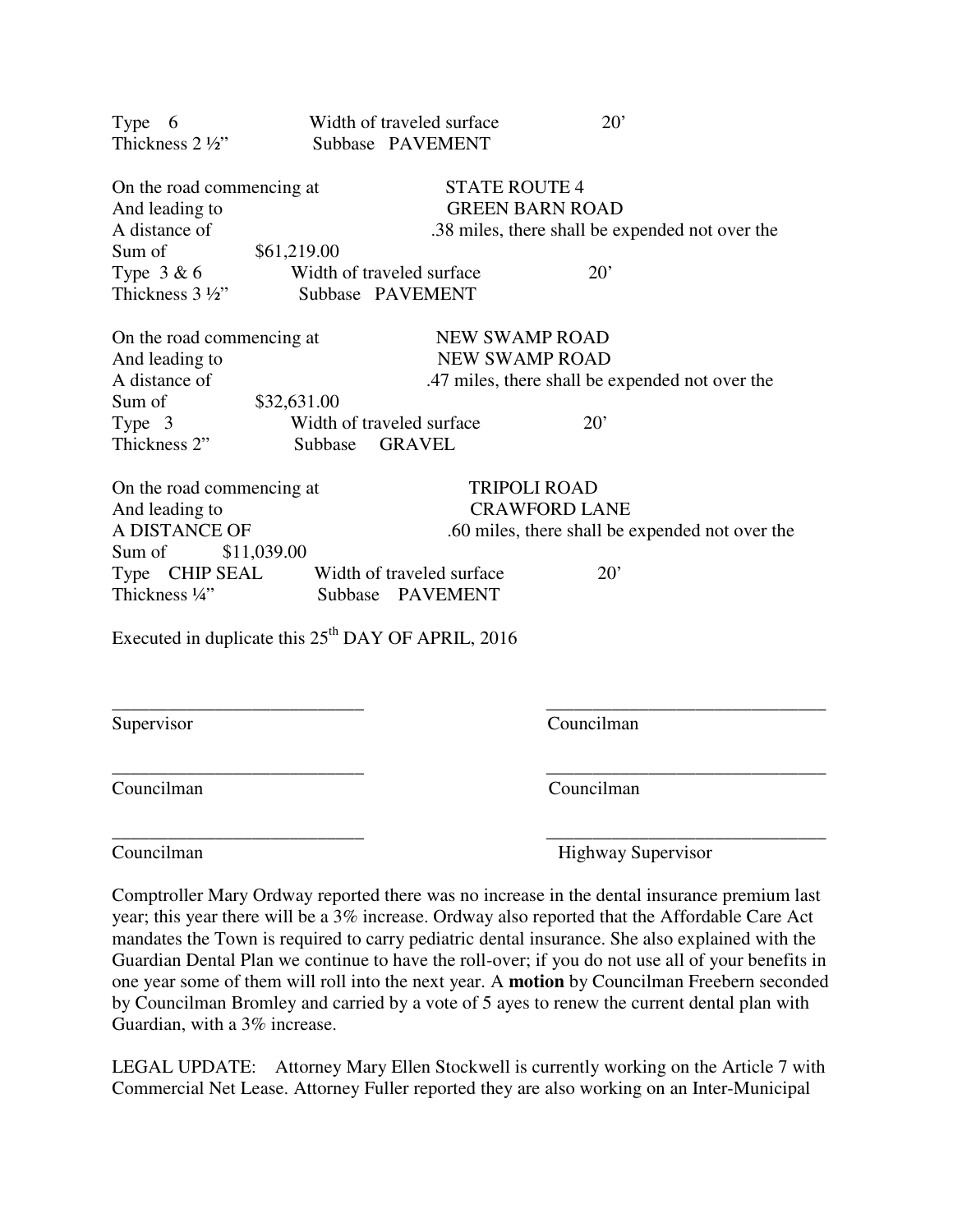Agreement with the County and the Village for Code Enforcement; and the real estate deals for 210 Main Street and the former Dix Avenue Drive-In.

Councilman Freebern asked Attorney Fuller if there was any change with the purchase of the Dix Drive-In by Rich Schermerhorn. After discussion Attorney Fuller will relay a message to Schermerhorn we would like to close the sale.

The Town Clerk reported she had prepared for the Public Hearing set for May 9, 2016 for the change to the Zoning Map. The notice for the public hearing had been published, letters had been sent to the owners who would be affected by the change and the County had been notified of the proposed change.

Ross Cortese, Code Enforcement Officer reported he had received no communication from the owners of East Side. The facility is for sale and the license to operate has expired. The Town must schedule a Phase I and Phase II environmental assessment of the property. Attorney Fuller will follow up with Attorney Meyer on Monday.

Comptroller Mary Ordway would like to have a short workshop after the meeting is adjourned.

Dog Control Officer, Todd Humiston reported the annual inspection conducted by Ag & Markets received a satisfactory rating. He also reported the resident on Fairview Lane still has not licensed her three dogs; she has been to court twice and the case has been adjourned.

Superintendent of Highways Michael Graham reported they are getting ready for blacktopping and they had moved more items from the back room of Town Hall to the new Town Hall. He also reported the infiltrators had been installed at 6 Michigan Street to resolve the run-off problem unto the neighboring storage units. The sweeping had been completed by Dave LaRose.

Supervisor Hogan reported the County had approved the Code Enforcement position. There is a Public Safety meeting tomorrow to execute the dates when the County will take over some of the current responsibilities for the Town and the Village.

Councilman Bromley reported the work at the new Town Hall is winding down.

Supervisor Hogan received a letter of resignation from Town Historian Paul Loding effective on April 30, 2016. A discussion followed about a new Town Historian. Town Clerk will have an ad published ad in the Post-Star.

Supervisor Hogan reported the Annual Supervisor's report was complete and ready to be filed with the NYS Comptroller.

A **motion** by Councilman Freebern seconded by Councilman Collins and carried by a vote of 5 ayes to allow Yves Marchand and Romain Meffre, two photographers from France to photograph the Strand Theatre. The photographers are working on a documentary about historic American theaters.